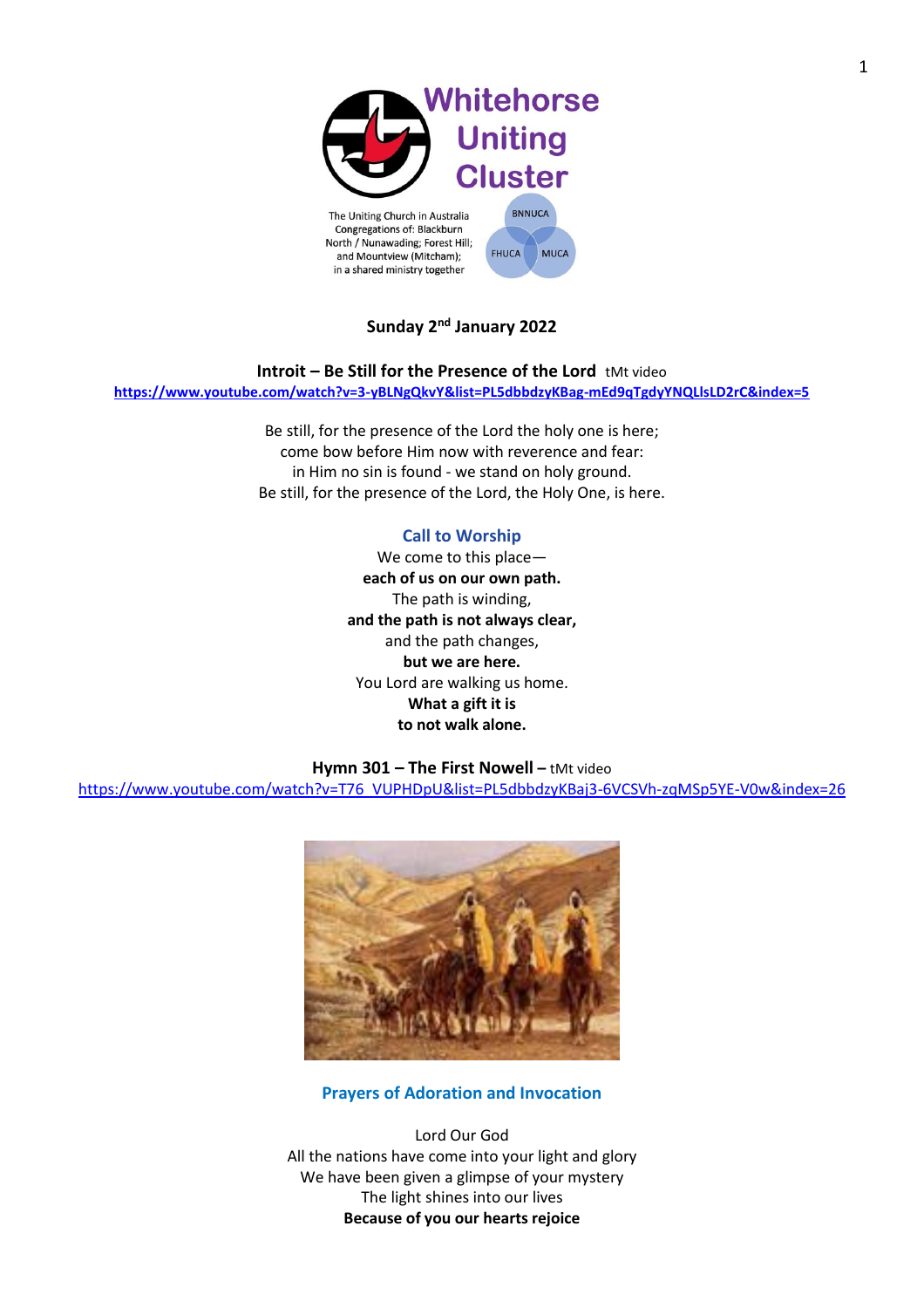## Jesus our Lord God with us - Emmanuel You revealed the transforming love of God to the world it will never be the same **Because of you we have access to God**

Holy Spirit Revealing the mystery and love of God Leading our hearts home to God Opening our mind to the truth of the gospel Giving us courage to live out our faith **Because of you God's love has been poured into our hearts** 

#### **Prayer Invocation**

Come Holy Spirit Show us the way Reveal God's will for us Lead us on the pathway to the future you have planned for your church **Amen** 

## **Prayer of Confession**

#### **God of changed plans,**

**The Magi heard in a dream that they were to take a new way home—a different path, an untravelled road. And to our amazement, they did just that. The Magi packed their bags and went home by another way. We wish that change could be easy for us, but more often than not, when whispers of change come, we tend to clench our fists and hold on tighter.**

**Forgive us for resisting change that might be holy.**

**Forgive us for ignoring that there is more than one road home. Forgive us for failing to hear your invitation.**

**Guide our steps to unfamiliar places.**

**Gratefully we pray, amen.**

#### **Words of Forgiveness**

No matter which roads we take in this one wild and precious life, God walks with us. God never leaves our side. When the road changes and we find ourselves on a new path home, God is always there. Hear and believe the good news:

**No matter where we go, no matter what we do, we are claimed, loved, and held by God. Thanks be to God for a love like that.**



**YouTube – O Come all Ye faithful – Voctave 2018** <https://youtu.be/CljN1YIxHiI>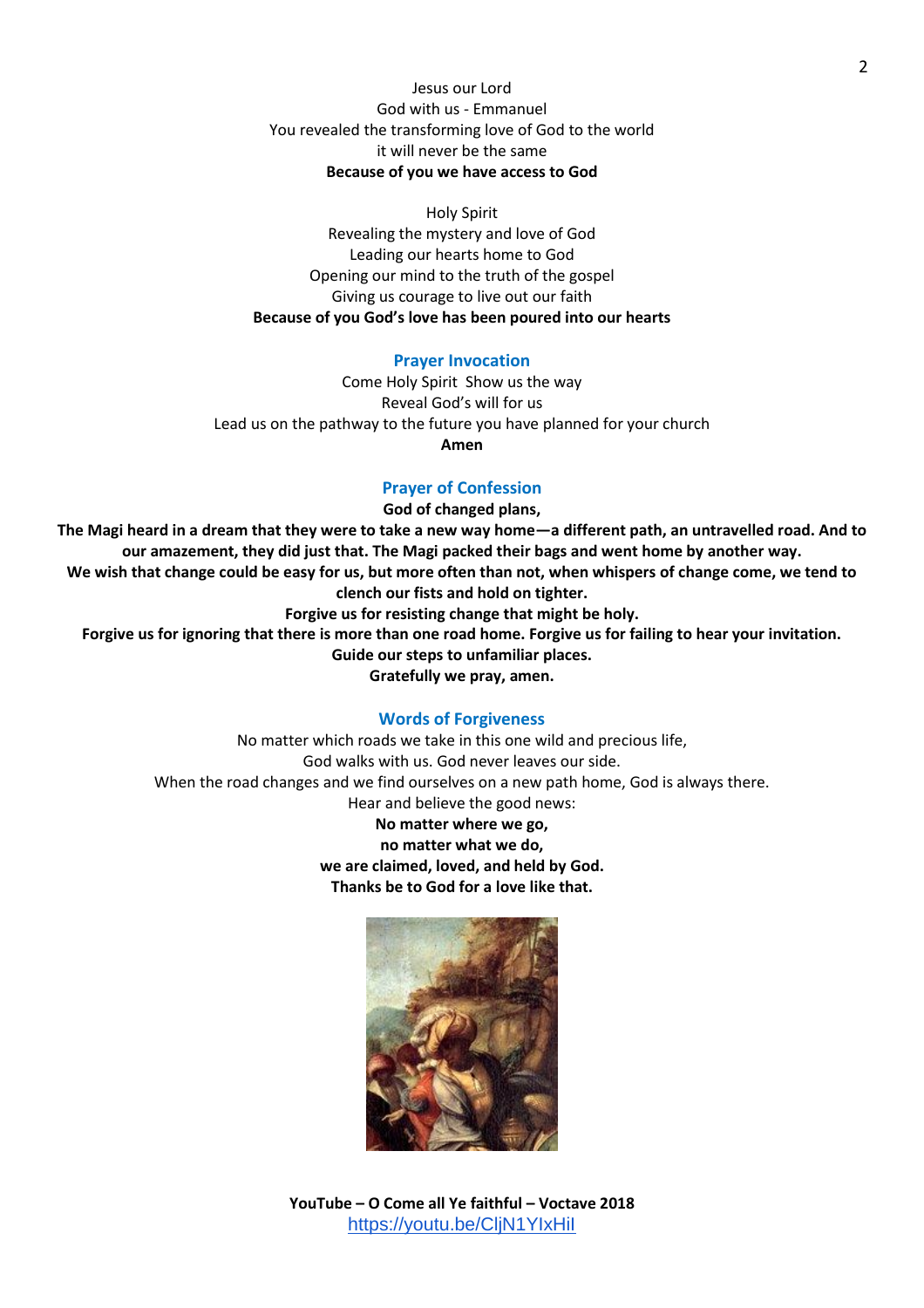

## **Prayer for Illumination**

Holy God, You speak to us in Scripture and in prayers, in sunrises and sunsets, in friends and in strangers, in dreams and in songs. You are speaking all the time, and how often do we miss it? Still our minds so that we can listen with a depth that we have not heard before. Still our hearts so that we can receive with open arms what it is you are offering us today.

## **Readings**

## **Ephesians 3:1-12**

**3** This is the reason that I Paul am a prisoner for<sup>[<u>a</u>]</sup> Christ Jesus for the sake of you Gentiles— <sup>2</sup> for surely you have already heard of the commission of God's grace that was given me for you, **<sup>3</sup>** and how the mystery was made known to me by revelation, as I wrote above in a few words, **<sup>4</sup>** a reading of which will enable you to perceive my understanding of the mystery of Christ. <sup>5</sup> In former generations this mystery<sup>[\[b\]](https://www.biblegateway.com/passage/?search=Ephesians+3%3A1-12&version=NRSV#fen-NRSV-29240b)</sup> was not made known to humankind*,* as it has now been revealed to his holy apostles and prophets by the Spirit: **<sup>6</sup>** that is, the Gentiles have become fellow heirs, members of the same body, and sharers in the promise in Christ Jesus through the gospel.

**<sup>7</sup>**Of this gospel I have become a servant according to the gift of God's grace that was given me by the working of his power. **<sup>8</sup>**Although I am the very least of all the saints, this grace was given to me to bring to the Gentiles the news of the boundless riches of Christ, <sup>9</sup> and to make everyone see<sup>[\[c\]](https://www.biblegateway.com/passage/?search=Ephesians+3%3A1-12&version=NRSV#fen-NRSV-29244c)</sup> what is the plan of the mystery hidden for ages in<sup>[\[d\]](https://www.biblegateway.com/passage/?search=Ephesians+3%3A1-12&version=NRSV#fen-NRSV-29244d)</sup> God who created all things; <sup>10</sup> so that through the church the wisdom of God in its rich variety might now be made known to the rulers and authorities in the heavenly places. **<sup>11</sup>** This was in accordance with the eternal purpose that he has carried out in Christ Jesus our Lord, **<sup>12</sup>** in whom we have access to God in boldness and confidence through faith in him.<sup>[\[e\]](https://www.biblegateway.com/passage/?search=Ephesians+3%3A1-12&version=NRSV#fen-NRSV-29247e)</sup> ©NRSV National Council of the Churches of Christ in the USA. Used by permission. All rights reserved worldwide.

#### **Matthew 2:1-12**

**2** In the time of King Herod, after Jesus was born in Bethlehem of Judea, wise men<sup>[\[a\]](https://www.biblegateway.com/passage/?search=Matthew+2%3A1-12&version=NRSV#fen-NRSV-23171a)</sup> from the East came to Jerusalem, **<sup>2</sup>** asking, "Where is the child who has been born king of the Jews? For we observed his star at its rising,[\[b\]](https://www.biblegateway.com/passage/?search=Matthew+2%3A1-12&version=NRSV#fen-NRSV-23172b) and have come to pay him homage." **<sup>3</sup>**When King Herod heard this, he was frightened, and all Jerusalem with him; **<sup>4</sup>** and calling together all the chief priests and scribes of the people, he inquired of them where the Messiah<sup>[\[c\]](https://www.biblegateway.com/passage/?search=Matthew+2%3A1-12&version=NRSV#fen-NRSV-23174c)</sup> was to be born.<sup>5</sup> They told him, "In Bethlehem of Judea; for so it has been written by the prophet: **6** 'And you, Bethlehem, in the land of Judah, are by no means least among the rulers of Judah; for from you shall come a ruler who is to shepherd $[d]$  my people Israel."

<sup>7</sup> Then Herod secretly called for the wise men<sup>[\[e\]](https://www.biblegateway.com/passage/?search=Matthew+2%3A1-12&version=NRSV#fen-NRSV-23177e)</sup> and learned from them the exact time when the star had appeared. **<sup>8</sup>** Then he sent them to Bethlehem, saying, "Go and search diligently for the child; and when you have found him, bring me word so that I may also go and pay him homage." **<sup>9</sup>**When they had heard the king, they set out; and there, ahead of them, went the star that they had seen at its rising,  $[0]$  until it stopped over the place where the child was. <sup>10</sup> When they saw that the star had stopped,<sup>[\[g\]](https://www.biblegateway.com/passage/?search=Matthew+2%3A1-12&version=NRSV#fen-NRSV-23180g)</sup> they were overwhelmed with joy. <sup>11</sup> On entering the house, they saw the child with Mary his mother; and they knelt down and paid him homage. Then, opening their treasure chests, they offered him gifts of gold, frankincense, and myrrh. **<sup>12</sup>**And having been warned in a dream not to return to Herod, they left for their own country by another road.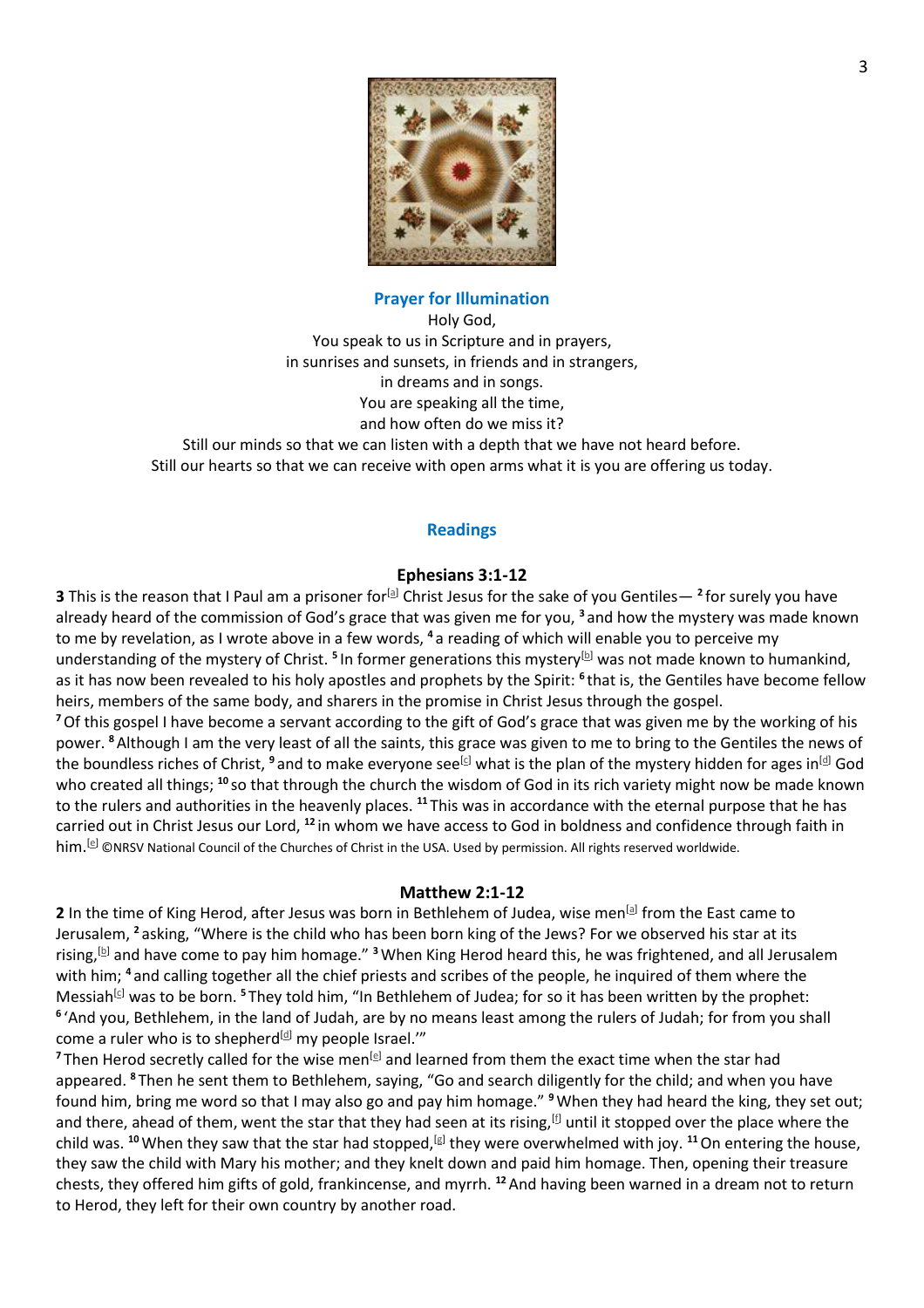## **YouTube - Aruna: The Coventry Carol (arr. Michael McGlynn) 2016** <https://youtu.be/Wit-jGD4wCw>

**Sermon**  *In the name of the Father, The Son, and the Holy Spirit, amen*  HANG ON A



*Leunig – Used with permission*

Looks like this character is reading the newspaper or The Daily Gloom. We might be reacting in the same way to the latest news. Just when we thought things were getting back to normal and we were feeling a bit "over" all these "changes" we've had to adapt to. Only today I was having a conversation with a lady working at the local deli about how the world has gone crazy with this pandemic.

It's been a bumpy road and it's not over yet. But what a year it's been! We've learnt so much. We've learnt what we value most – our loved one; we've reached out to the community to help those doing it tough; we been resilient and adapted to a lot of change and we've become more aware of the "fluff and stuff of life", we can do without.

Today's gospel tells the story of the Magi, Gentiles who travelled from the east to Bethlehem. Depending on the translation of the bible – they were Magi, Zoroastrian priests from Persia and astrologers or wise men who came from the East, which could have been from nations far away, from along the Silk Road that stretched from China to the Middle East.

At some stage the wise men were given names, Melchoir the King of Persia, Gasper the King of India and Bathasar the King of Arabia. Later, more names, Shem, Ham and Japheth, names symbolising the three races or nations of the known world. Royal gifts were given, gifts to Jesus who the wise men called the King of the Jews. These wise men understood astrology and may have been educated, regarded as scientists and mathematicians, and must have been wealthy to have been able to give such valuable gifts.

The wise men followed the star and believed in God communicating through dreams. They met with the Romans' puppet governor, Herod, who along with Jerusalem was afraid. One can see the irony in Jesus being considered the King of the Jews by wise men at his birth and the Romans' sign above his cross naming him as "King of the Jews" when Herod and others finally arranged to have Jesus crucified.

Herod was afraid of Jesus, and not long after Jesus' birth, Herod ordered the deaths of many innocent infants and Jesus and his family were forced to flee from him, as refuges into Egypt. The wise men fled Herod too. They had no intention of revealing the location of Jesus, the long awaited one, the Messiah. The gospel tells us the wise men having been warned in a dream not to return to Herod, left for their country by another road.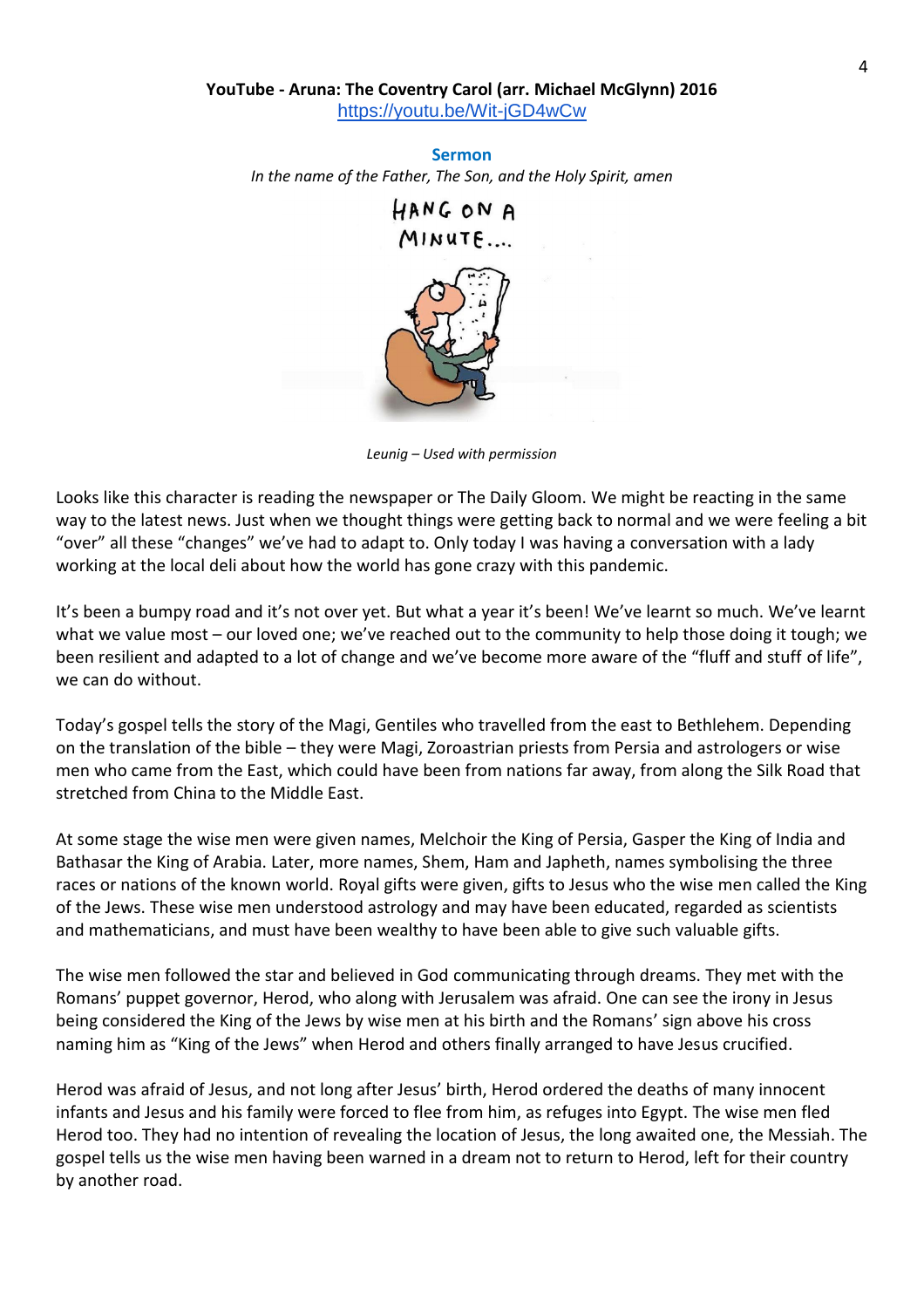This meant returning home on an unknown road. They had no maps in those days. Travellers had to depend on reading the stars. They may not have known anyone along the way or where to find lodging or food, may have had to ride their camels through isolated deserts or over high mountains. It may have been risky going home by another road.

Perhaps we are being invited to travel along unknown roads, to find Jesus and give him gifts and then return home by another way. The long distance of our journey could be our lifespan over an average of eighty years. Our gifts that we offer to Jesus could be the gifts of the spirit we have received, and our God given talents. Perhaps we are wise men and women on a journey home to God and our journey is more about a journey to the heart of God and ourselves. It can take a lifetime of letting go to understand the mystery of God and finally come to that place where we began the journey and know it for the first time.

There are scary times along the way. Such as when we think the Uniting church is shrinking in numbers. What began as an ecumenical movement to unite has turned out differently from what was expected and that is the nature of life and the journey. We don't know God's will for his church.

Presently there are 2.38 billion Christians in the world, a third of the world's population and increasing where the greatest numbers are in island nations, Africa, South America, USA, and Asia. Many Christians are orthodox and catholic. By 2060 there will be 3 billion Christians and 3 billion Muslims. Australia's population is 25 million and roughly 60% are Christians, down from about 96% in 1911. We are a multicultural nation now with at least 3 million people of other faiths and in some suburbs 40% of people say they don't have a belief.

Perhaps a challenge people of faith face in Australia is consumerism. People are valued if they work, spend money, and consume, are financially well off and own stuff. God has a different viewpoint and values us for who we are not for our productivity and what we consume. I wonder how we can find common ground, a meeting of hearts. What are some of the conversations we need to have?

Many people are interested in their heritage and spend time on family trees and exploring DNA and finding out who their ancestors are and where their faith came from. Many of us are migrants, some 5<sup>th</sup> generation migrants have lost track with the spirituality and culture of their ancestors. It's long been recognised there's a disconnect between our religion and spirituality and it affects our ability to journey deeper. Many churches whose community are first- and second-generation migrants are still in touch with their cultural roots and spirituality, and they drive across town to belong to their community. However, over time, third generation migrants assimilate into society and may forget their roots, until they're older. I wonder if anyone would drive across town to belong to our congregations. If we are to move forward and journey on a different road, we need to have conversations about who we are, where we come from, what's our spirituality and culture and find common ground and celebrate and share it with one another.

We have a strong bond and sense of belonging and have grown up with the concept of our local church community and as we have aged the demographics of society and our culture have changed around us and there is a disconnect between our way of being church and society. There is not however, a disconnect in how we reach out to society through the Op shop, for example. We need to have conversations with those who come and be the bridge between outreach and church, where we build relationships.

Do you have memories of fireside conversations? At the end of a hard day of walking along the Larapinta trail the group I travelled with in July would sit around the fire at night and have conversations about where we come from, who is our family, and what matters to us. If we are to journey on a different road, we need to have conversations like this and find common ground.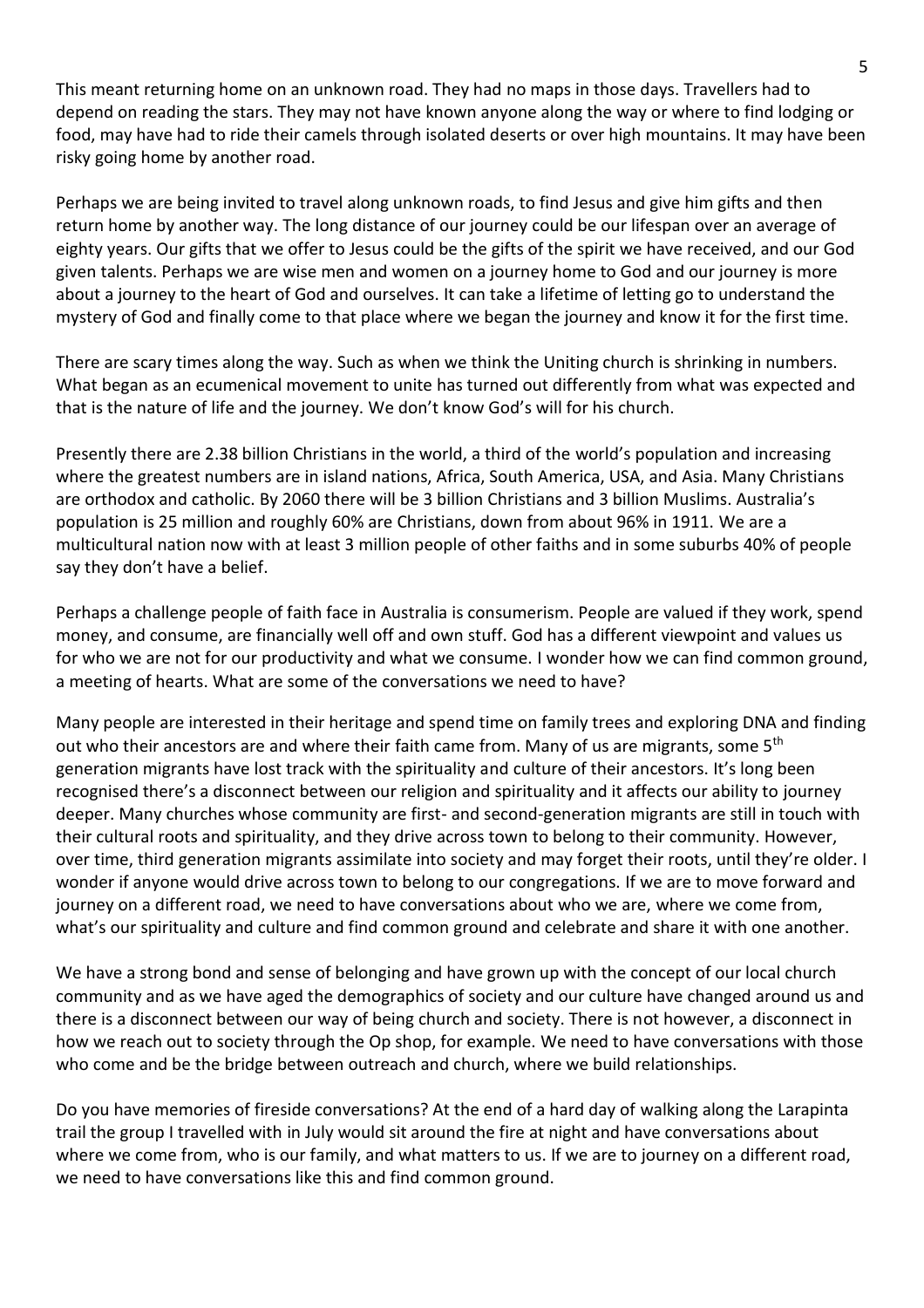Consider the grandmothers in Russia, a communist nation that suppressed Christianity and persecuted Christians and destroyed churches. 106,300 Russian clergy were executed between 1937-41. 12-20 million people were victims. But the 70-year campaign to eliminate religious faith failed because of the grandmothers, the "babushka", who taught children to revere icons, sing hymns, and believe in God. The grandmothers didn't have anything to lose, were past retirement and didn't have to worry about losing their job. Today there are 67 million Christians in Russia and 35 million in the Ukraine.

Perhaps we are being invited, men and women, grandmothers and grandfathers, aunts and uncles, great grandmothers, and great-grandfathers, perhaps we can be "babushka" for the younger generations. I'm here because of my grandmother.

Perhaps we are being challenged to return home to God another way, different from the way we came. These are my reflections. Please share your reflections and invite conversations. Explore whether we need to journey home another way.

And it is enough for us to plant a seed in a heart, and we are enough, whether we build a church or offer a glass of water. God will say to all of us, well done good and faithful servant.

> **YouTube – O Come O Come Emmanuel – The Piano Guys (Piano/Cello) 2012** <https://youtu.be/iO7ySn-Swwc>

> > **Something to ponder on:**

**YouTube Coventry Carol (Acapella) – Christmas Carol (Assyrian- Aramaic) 2015 from Assyrian Praise and Worship Christian Songs**

**<https://youtu.be/7ZzcweWFev4>**

## **Call to Offering**

The Magi came bearing gifts because that is what we do when we love someone. We prepare. We celebrate. We drop off casseroles and flowers. We bring gifts. It has always been that way. Today, we are invited to do the same for God. We are invited to bring our gifts as a sign of our love. And instead of gold, we'll give our offerings. Instead of frankincense, we'll give our talents and our energy. Instead of myrrh, we'll give our time. We give because we love.

## **Prayer of Dedication**

God of new beginnings, We offer these gifts to you today because we love you. Take our gifts and use them for your good. With hope we pray, amen.

## **Prayers of the People**

God of The Way, we all have roads we travel. We travel emotional roads— the narratives we tell ourselves, the mental places we revisit again and again, the assumptions and the fears we know by heart. Then there are physical roads— the places in our lives that we walk every day, to shopping centres and cafes or family, friends, or neighbour's homes. And then there are roads of our society— the paths carved out that we are expected to follow, dress and etiquette, education, and rules, so many things unspoken, but built in stone all the same.

Today we remember the Magi— who travelled, who knows how long, down a dusty road to get to you. Holy God, we too want to be people that travel mental, physical, and cultural roads to get to you. We want to gather in your sanctuary. We want to remember you in our prayers. We want our hearts to know the way home, the way back to you, by perfect memory. Help us get to that place, for we long to be journeying toward you.